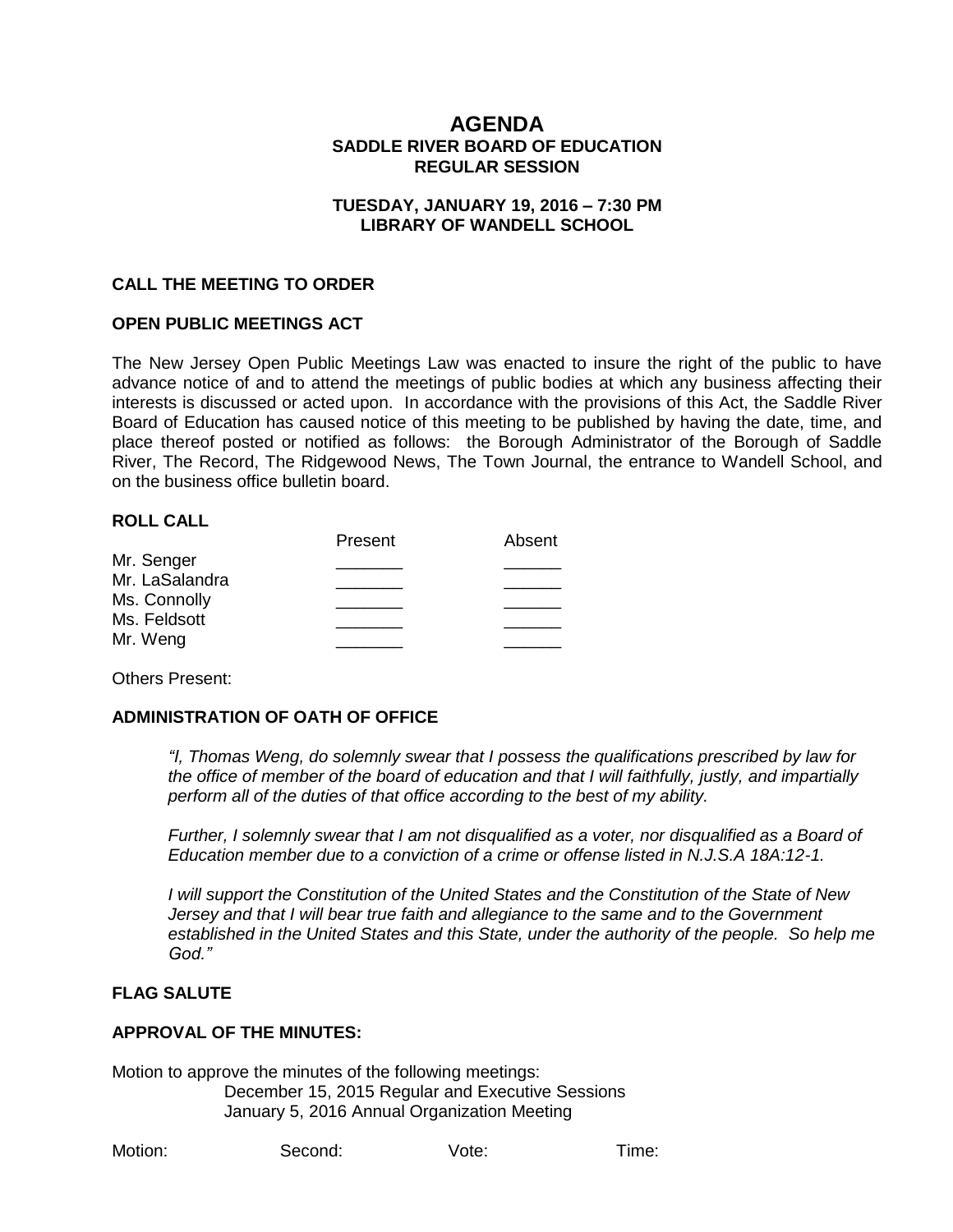## **SUPERINTENDENT'S REPORT**

• HIB report

## **VICE PRINCIPAL'S REPORT**

### **BUSINESS ADMINISTRATOR'S REPORT**

#### **BOARD PRESIDENT'S REPORT**

### **MEETING OPEN TO THE PUBLIC FOR DISCUSSION OF AGENDA ITEMS ONLY**

Anyone addressing the board will be limited to 3 minutes. Time allotted for discussion is 30 minutes.

## **AGENDA ITEMS AS PER ATTACHED**

## **COMMENTS BY THE PUBLIC ON NON-AGENDA ITEMS**

Anyone addressing the board will be limited to 3 minutes. Time allotted for comments is 30 minutes.

### **GOAL SETTING – NJSBA –BY AL ANNUNZIATA, FIELD SERVICE REPRESENTATIVE**

## **MOTION TO ENTER EXECUTIVE SESSION**

WHEREAS Section 8 of the Open Public Meetings Act, Chapter 231, PL 1975, permits the exclusion of the public from a meeting in certain circumstances and

WHEREAS the Board is of the opinion that such circumstances presently exist

BE IT RESOLVED by the Saddle River Board of Education that:

 The public shall be excluded from discussion of the hereinafter-specified subjects: The general nature of these subjects is: Legal Issues

It is anticipated at this time that the above-stated subject matters will be made public when the Board determines them to be no longer prejudicial or when the board takes formal action.

Action may or may not be taken upon return to public session.

| Motion: | Second: | Vote: | Time: |
|---------|---------|-------|-------|
|---------|---------|-------|-------|

### **MOTION TO ADJOURN EXECUTIVE SESSION**

| Motion: | Second: | Vote: | Time: |
|---------|---------|-------|-------|
|---------|---------|-------|-------|

## **MOTION TO ADJOURN MEETING**

| Motion: | Second: | Vote: | Time: |
|---------|---------|-------|-------|
|---------|---------|-------|-------|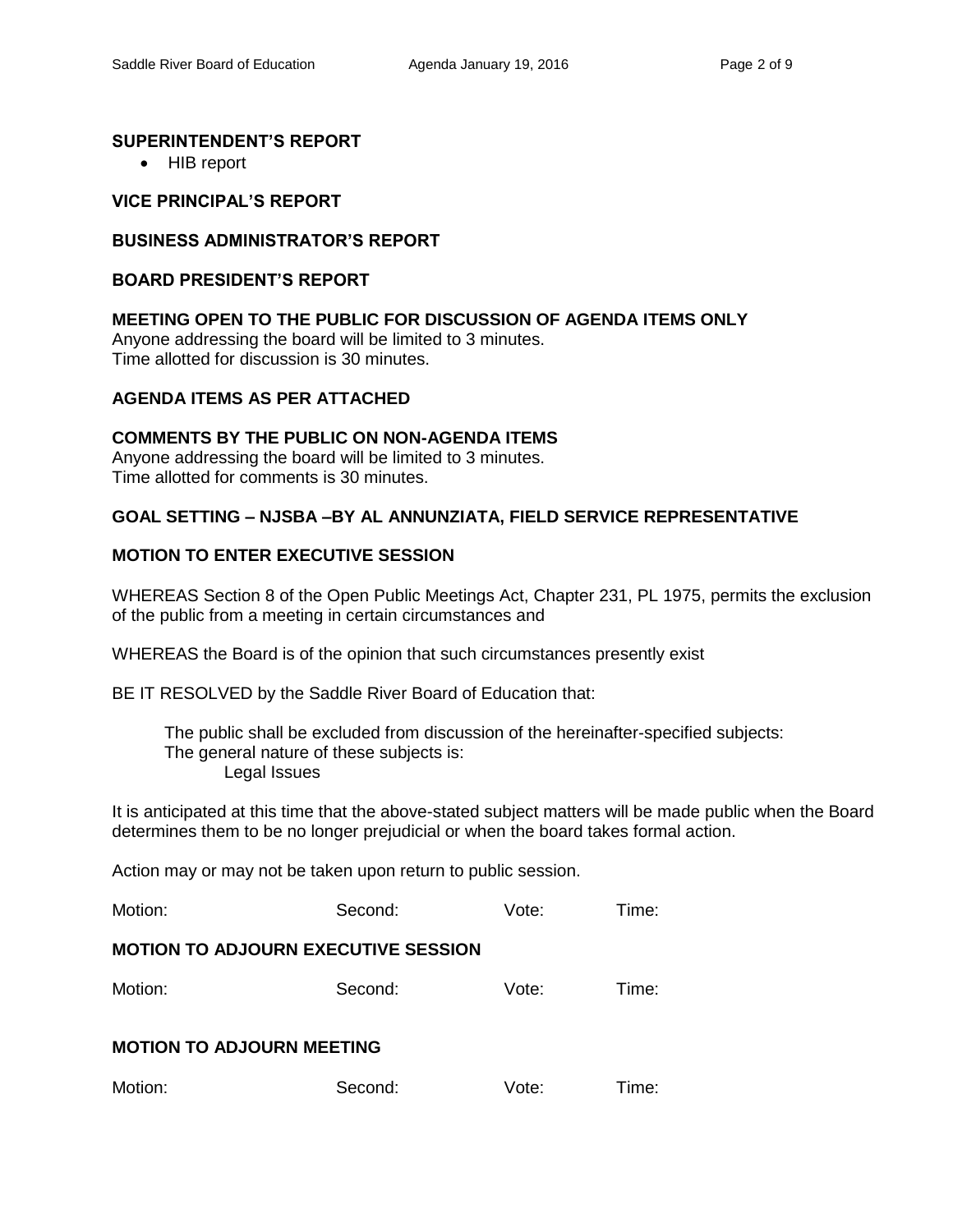### **SADDLE RIVER BOARD OF EDUCATION TUESDAY, JANAUARY 19, 2016 RESOLUTIONS – SUMMARY**

### **ADMINISTRATION**

- A-853 Executive Session Minutes
- A-854 1st Reading Policies

### **HUMAN RESOURCES**

- HR-1193 Tracy Wells Basic Skills Teacher 2015-2016
- HR-1194 Hire Substitute Teacher/SubstituteTeacher Aide 2015-2016
- HR-1195 Job Descriptions
- HR-1196 Approval of Salary Guides

#### **EDUCATION**

E-829 Home Instruction – Ramsey Bd of Ed Jennifer Johannesen – 2015-2016

#### **FINANCE**

- F-2329 Payment of Bills January 2016
- F-2330 Appropriation Transfers December 2015
- F-2331 Line Item Certification
- F-2332 Board Secretary Report November & December 2015
- F-2333 Treasurer Report November & December 2015
- F-2334 Agreement Treasurer's & Board Secretary's Reports November & December 2015
- F-2335 Chapters 192/193 Additional Funding 2015-2016
- F-2336 Travel
- F-2337 Change Order #s 5 & 6 Framan Mechanical
- F-2338 NCLB Funds Carry-Over Amendment<br>F-2339 Foundation Donation Acceptance
- Foundation Donation Acceptance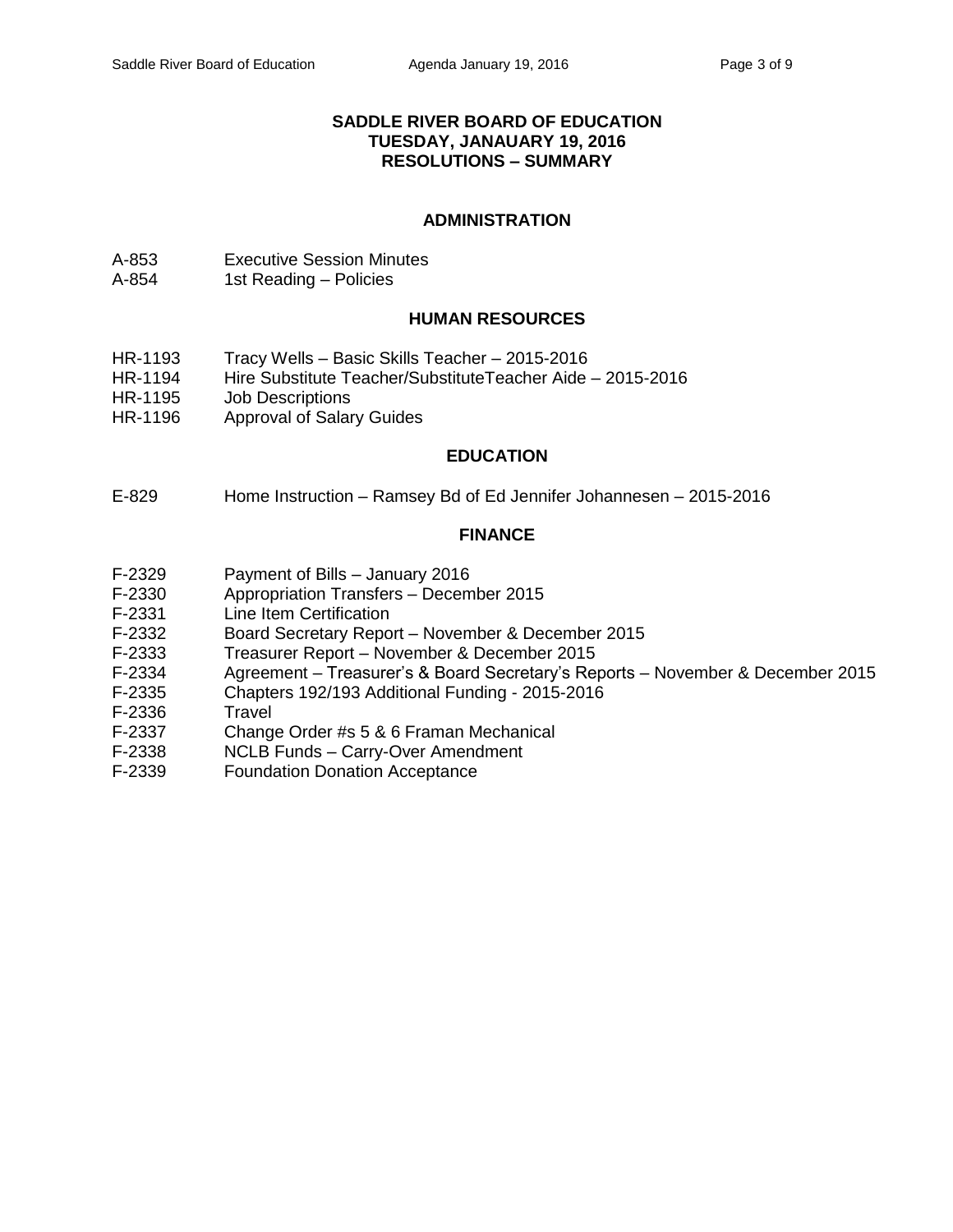# **ADMINISTRATION**

### **COMMITTEE REPORTS**

- **1.** Board Communications Committee
- **2.** Liaison: Ramsey Board of Education
- **3.** Liaison: Northern Highlands Board of Education
- **4.** Home & School Association
- **5.** New Jersey School Boards Association/NJSBA Legislative Committee
- **6.** Policy Committee
- **7.** Liaison to Mayor and Council
- **8.** Blue Ribbon Committee

## **A-853 EXECUTIVE SESSION MINUTES**

BE IT RESOLVED that the Saddle River Board of Education has reviewed and examined the Executive Session Minutes for the calendar year 2015 to determine which minutes, if any, can be released to the public domain and has determined that no Executive Session Minutes are determined to be appropriate to release to the public domain.

# **A-854 1 st READING – POLICIES**

BE IT RESOLVED that the Saddle River Board of Education approves the 1st reading of the following policies:

| #4115 Supervision      |                                                                      |
|------------------------|----------------------------------------------------------------------|
|                        |                                                                      |
|                        | #4222 Non-Instructional Aides                                        |
|                        | #5141.8 Sports Related Concussion & Head Injury                      |
|                        | #5141.21 Administering Medication                                    |
|                        | #6114 Emergencies & Disaster Preparedness                            |
|                        | #6145.1, 6145.2  Intramural Competition, Interscholastic Competition |
| #6173 Home Instruction |                                                                      |
|                        |                                                                      |

| ALL ADMINISTRATION MOTIONS BUNDLED FOR SINGLE VOTE: |  |
|-----------------------------------------------------|--|
| Motion:                                             |  |
| Second:                                             |  |
| Comments:                                           |  |

Roll Call Vote: TW:  $JC:$  IF:  $JL:$  HS: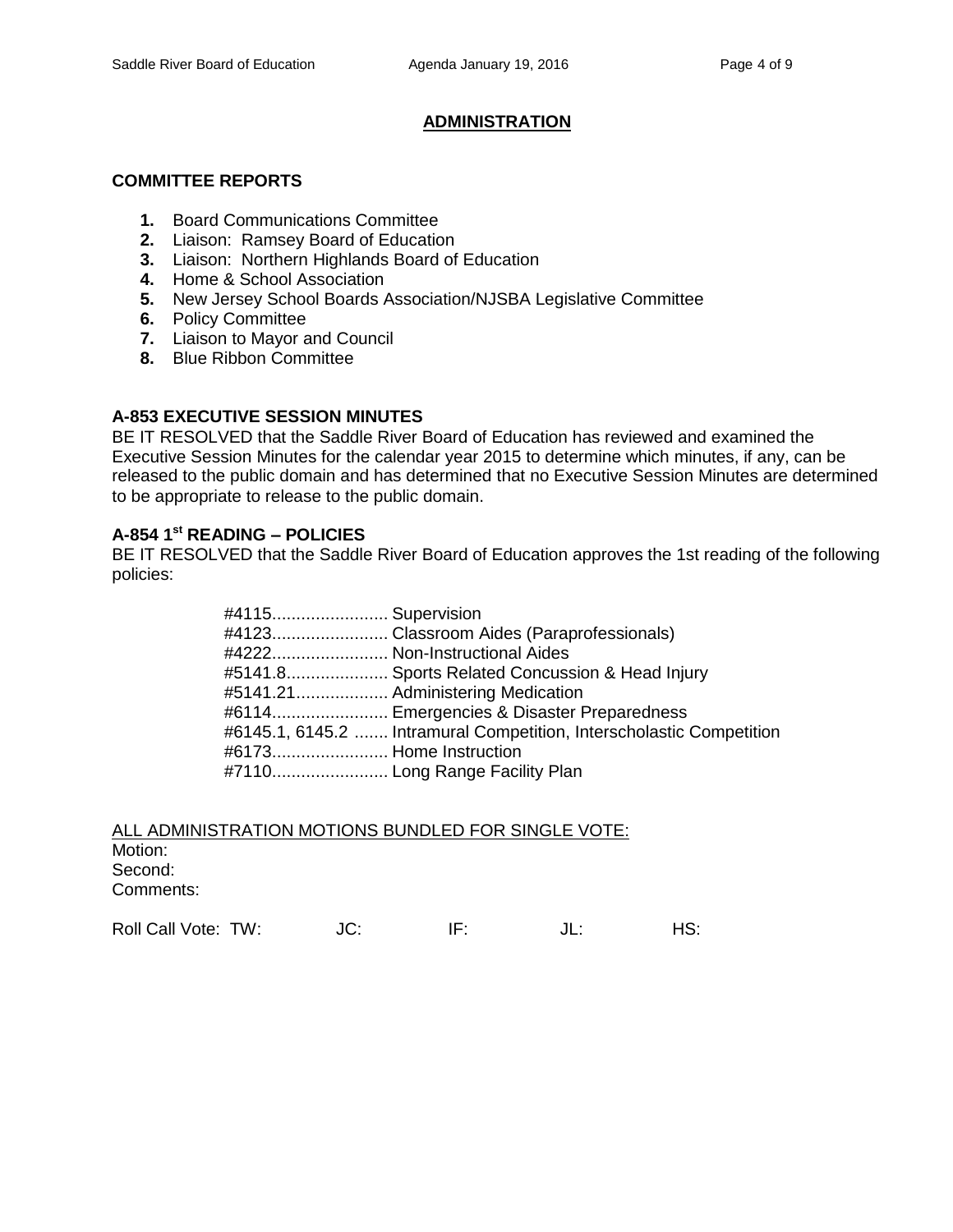## **HUMAN RESOURCES**

#### **COMMITTEE REPORTS**

- 1. Negotiations Committee
- 2. Superintendent Search

#### **HR-1193 TRACEY WELLS – BASIC SKILLS TEACHER – 2015-2016**

BE IT RESOLVED that, upon recommendation of the Interim Superintendent the Saddle River Board of Education approves Tracy Wells as Basic Skills Teacher, B.A., Step 1, on the teachers' salary guide, up to three days per week, effective January 20, 2016 through June 10, 2016, pending criminal history review approval.

### **HR-1194 HIRE SUBSTITUTE TEACHER/SUBSTITUTE TEACHER AIDE 2015-2016**

BE IT RESOLVED that, upon recommendation of the Interim Superintendent the Saddle River Board of Education approves the hiring of the following individual as substitute teacher/substitute teacher aide for the 2015-2016 school year:

Melissa Shea

#### **HR-1195 – JOB DESCRIPTIONS**

BE IT RESOLVED, that the Saddle River Board of Education approves the attached job descriptions for Saddle River District employees.

#### **HR-1196 - SALARY GUIDES**

BE IT RESOLVED that the Saddle River Board of Education approves the proposed salary guides for the Saddle River Education Association for the period of July 1, 2015 through June 30, 2018.

#### ALL HUMAN RESOURCES MOTIONS BUNDLED FOR SINGLE VOTE:

Motion: Second: Comments:

Roll Call Vote: TW:  $JC$ : IF:  $JL$ : IL: HS: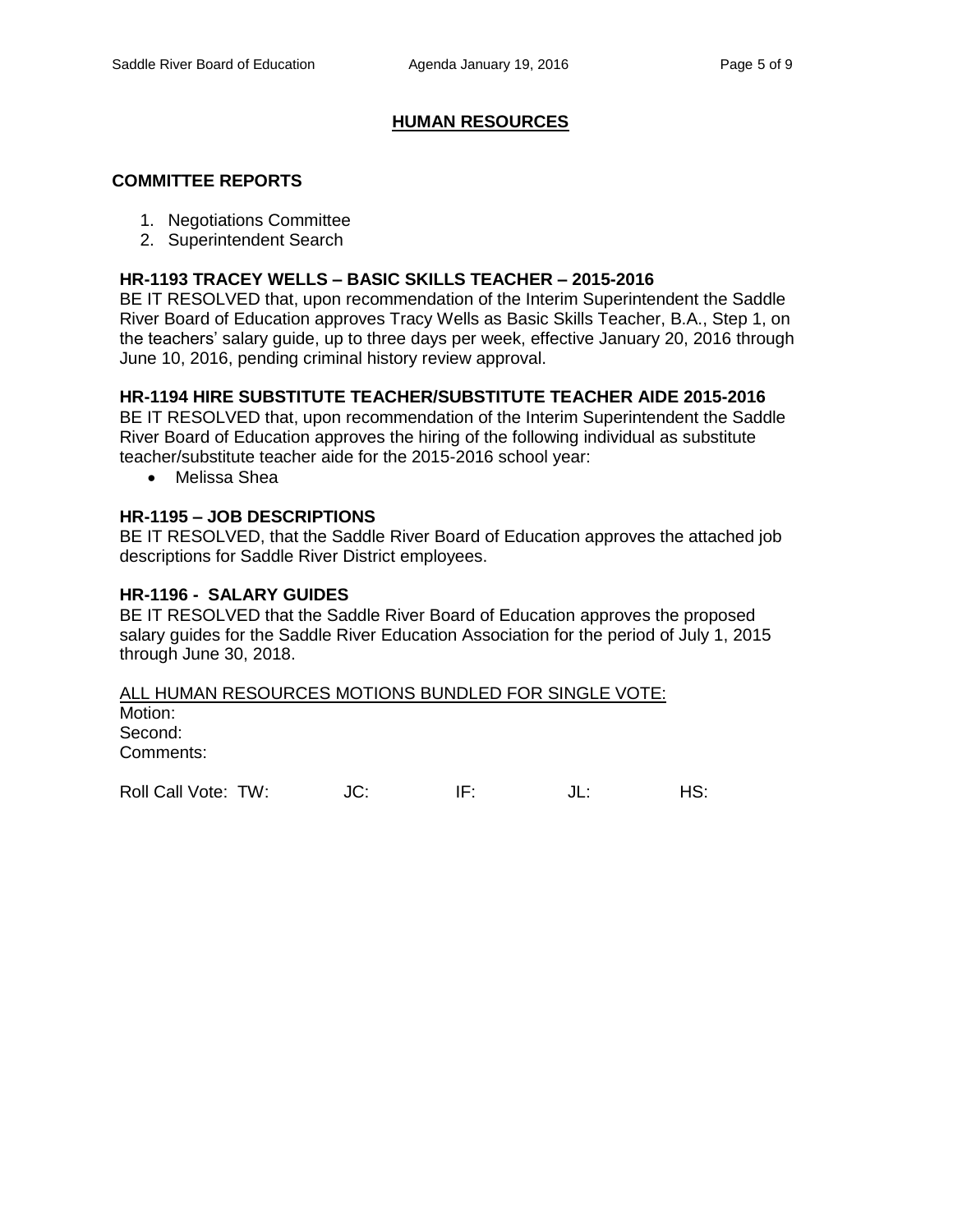### **EDUCATION**

### **COMMITTEE REPORTS**

- 1. Technology Committee
- 2. Curriculum Committee
- 3. Wandell School Recreation Committee
- 4. Health, Well-being, Safety and Transportation Committee

## **E-829 HOME INSTRUCTION – RAMSEY BOARD OF EDUCATION JENNIFER JOHANNESEN - 2015-2016**

BE IT RESOLVED, that the Saddle River Board of Education approves payment to Ramsey Board of Education for Jennifer Johannesen to provide home instruction services for the remainder of the 2015-2016 school year, commencing December 22, 2015 for 28 weeks, to special education student #A0022 for 10 hours per week, at a cost of \$45 per hour for a total maximum of \$12,600.

ALL EDUCATION MOTIONS BUNDLED FOR SINGLE VOTE: Motion: Second: Comments:

Roll Call Vote: TW:  $JC:$  IF:  $JL:$  HS: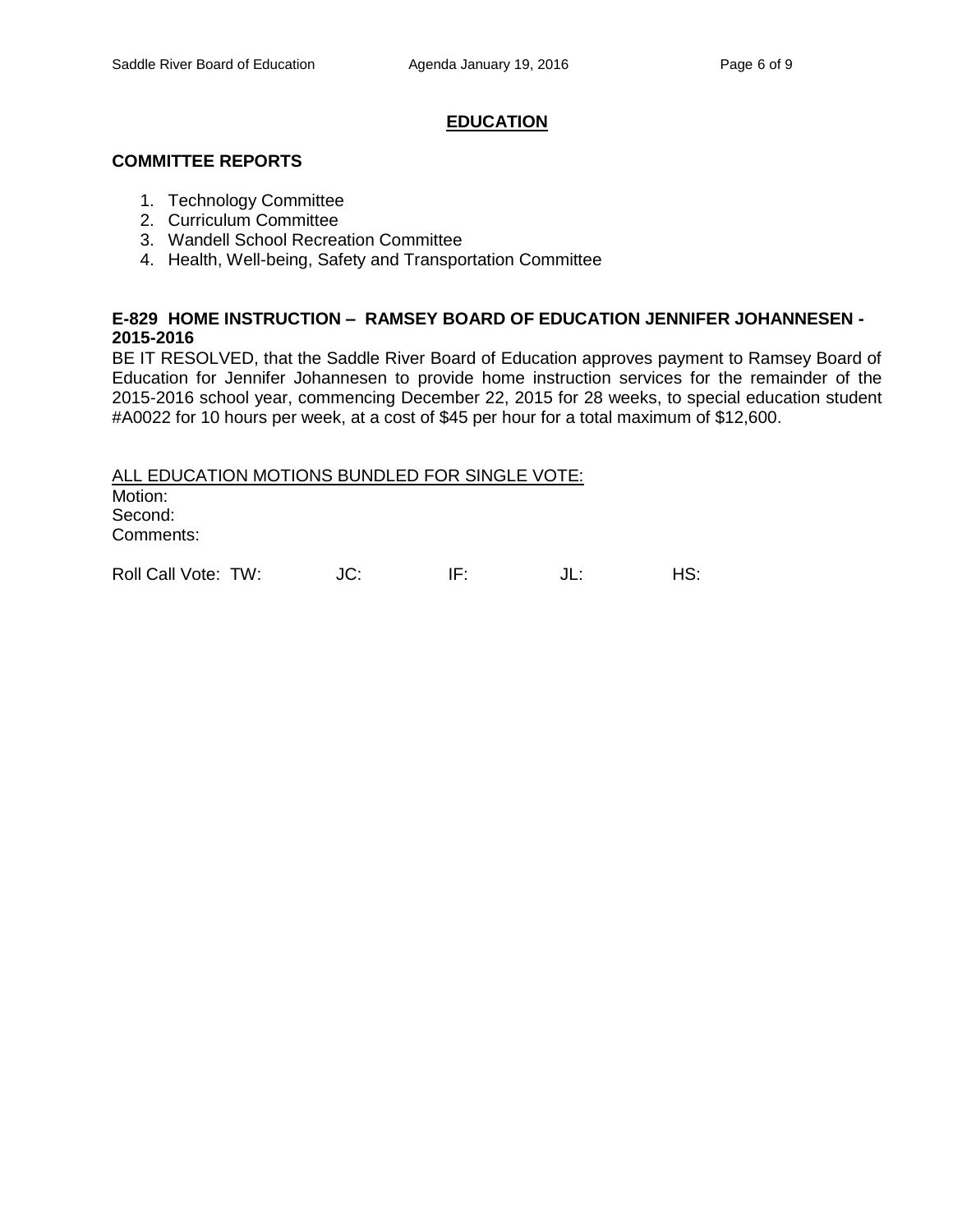# **FINANCE**

## **COMMITTEE REPORTS**

- 1. Finance/Budget Committee
- 2. Renovation Committee

## **F-2329 PAYMENT OF BILLS – JANUARY 2016**

BE IT RESOLVED that the payment of bills as per the attached January 2016 Bills and Claims lists be approved.

## **F-2330 APPROPRIATION TRANSFERS – DECEMBER 2015**

BE IT RESOLVED that the attached appropriation transfers for the month of December 2015 be approved.

## **F-2331 LINE ITEM CERTIFICATION**

BE IT RESOLVED that in compliance with NJAC 6:20-2A-10(e) that the Board of Education certifies that no major account or fund has been over-expended and that as of this report, sufficient funds are available to meet the District's financial obligations for the remainder of the fiscal year.

## **F-2332 BOARD SECRETARY REPORT – NOVEMBER & DECEMBER 2015**

BE IT RESOLVED that the attached Board Secretary Report for the months of November & December 2015 be approved.

# **F-2333 TREASURER REPORT – NOVEMBER & DECEMBER 2015**

BE IT RESOLVED that the attached Report of the Treasurer for the months of November & December 2015 be approved.

### **F-2334 AGREEMENT–TREASURER'S & BOARD SECRETARY'S REPORTS – NOVEMBER & DECEMBER 2015**

BE IT RESOLVED that the Saddle River Board of Education states that the Report of the Treasurer of School Moneys and the Report of the Secretary of the Board of Education for the month of November & December 2015 are in agreement and on file in the Board Secretary's Office.

#### **F-2335 CHAPTERS 192/193 ADDITIONAL FUNDING 2015-2016**

BE IT RESOLVED that the Saddle River Board of Education approve and accept the additional funding under the provisions of Chapters 192/193 for the 2015-2016 school year:

| Program                       | <b>Original Funding</b> | <b>Additional Funding</b> | <b>Total Funding</b>    |
|-------------------------------|-------------------------|---------------------------|-------------------------|
| Initial Exam & Classification | \$14,307.00             | \$0.00                    | \$14,307.00             |
| Annual Exam & Classification  | \$2,733.00              | \$683.00                  | \$3,416.00              |
| <b>Corrective Speech</b>      | \$13,377.00             | \$0.00                    | $\overline{$13,377.00}$ |
| Supplementary Instruction     | 0.00                    | \$0.00                    | 0.00<br>S               |
| Total Allocation              | \$30,417.00             | \$683.00                  | \$31,100.00             |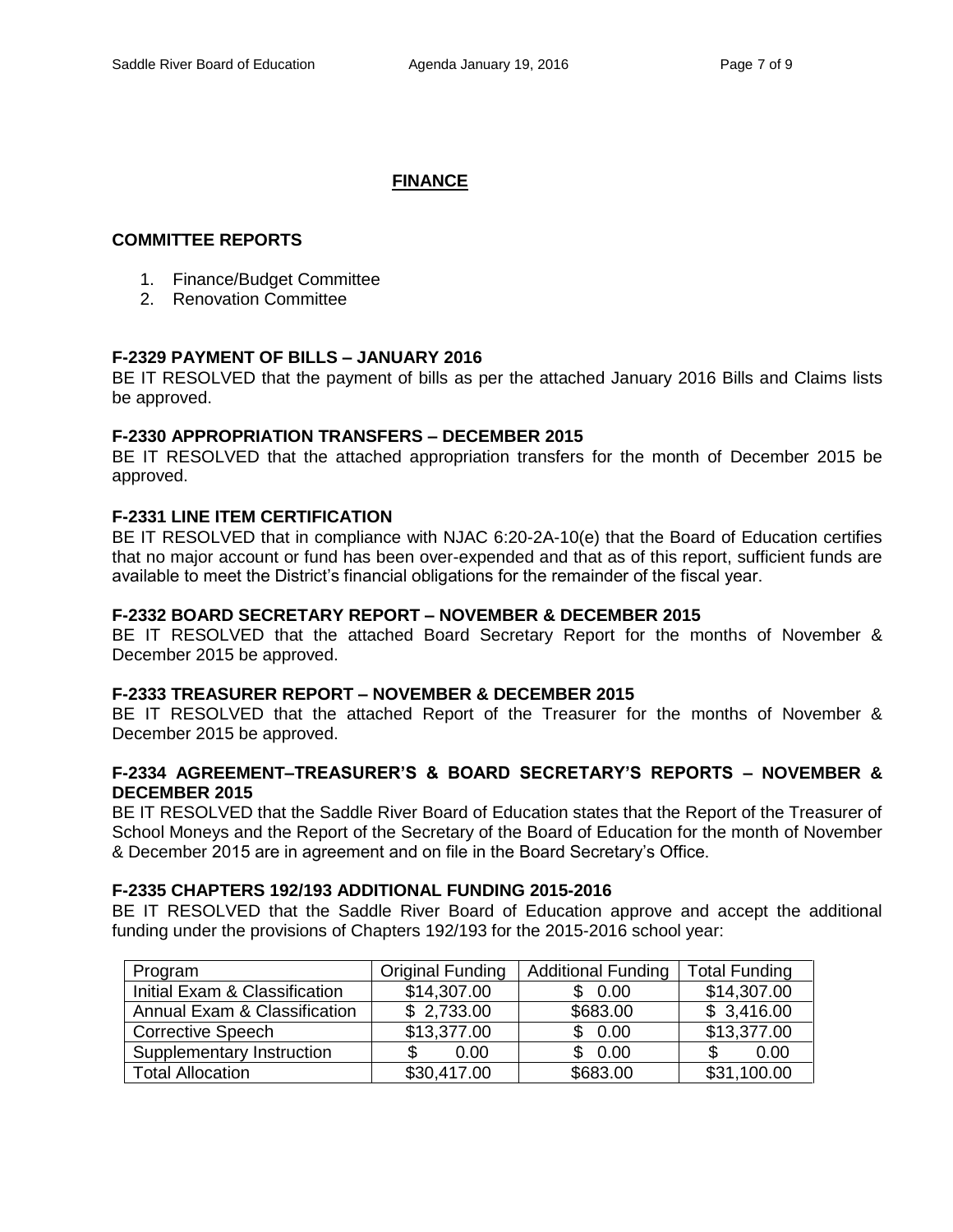### **F-2336 TRAVEL**

BE IT RESOLVED that the Saddle River Board of Education approves the following staff members' travel:

| Who   | <b>Debra Strauss</b>                            |
|-------|-------------------------------------------------|
| What  | Newmark Mental Health in the Classroom Training |
|       | Where   Scotch Plains, NJ                       |
| When  | January 28, 2016                                |
| Cost  | \$80 Registration + \$20.03 mileage (est.)      |
| Total | $$100.03$ (est.)                                |

| Who   | <b>Bonnie Huston</b>                                  |
|-------|-------------------------------------------------------|
| What  | Northeast Conference on Teaching of Foreign Languages |
| Where | Midtown, NY                                           |
| When  | February 12, 2016                                     |
| Cost  | \$195 Registration + \$20.56 mileage & tolls (est.)   |
| Total | $$215.56$ (est.)                                      |

# **F-2337 CHANGE ORDER #S 5 & 6 FRAMAN MECHANICAL**

BE IT RESOLVED, that the Saddle River Board of Education approves change order #s 5 & 6 to the contract with Framan Mechanical as follows:

#### Change Order #5

- 1. Install Stainless Steel Exhaust Vent
- 2. Credit for not replacing Nurses' Office Shelves w/FTR (Previously Awarded in CO #4)
- 3. Replace 9 Exhaust Fans & Furnish & Install Finish Trim Around Perimeter of 2 Cabinet Heaters in Bathrooms
- 4. Cut & Cap the <sup>3</sup>/4<sup>"</sup> Piping Between the HWS & HWR to the Last FTR Element in 5 Locations

Change Order #6

1. Install acoustic ceiling tile soffits around cabinet heaters in the Boys' & Girls' Bathrooms & in the North Corridor to conceal pipes

#### \$2,288,000.00 Original Contract Sum

\$ 51,676.85 Previous Change Order #'s 1-4

\$2,339,676.85 Contract Sum Prior to this Change Order

- \$ 26,480.94 Change Order #5
- \$ 5,569.20 Change Order #6

\$2,371,726.99 New Contract Sum

## **F-2338 NCLB FUNDS – CARRY-OVER AMENDMENT**

BE IT RESOLVED, that the Saddle River Board of Education approves the submission of an amendment to the NCLB Application for carry-over funds and accepts the revised grant award of Tile II, Part A funds.

## **F-2339 FOUNDATION DONATION ACCEPTANCE**

BE IT RESOLVED, that the Saddle River Board of Education accepts with gratitude funding in the amount of \$1,619.10 for Waggle (PARCC test prep program) by the Wandell School Education Foundation.